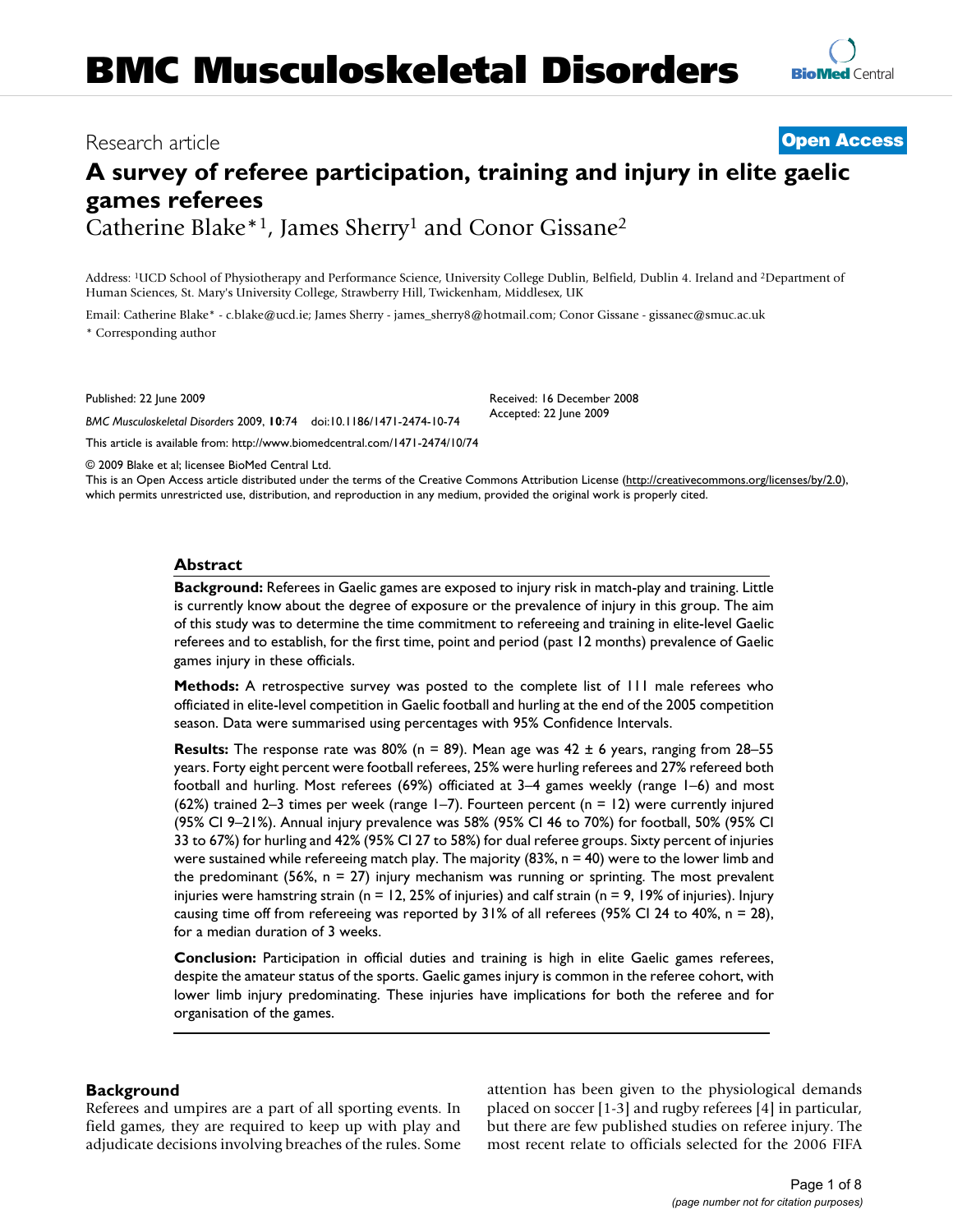Soccer World Cup [5] and the 2007 FIFA Women's World Cup [6]. Earlier reports have concerned injury in Australian Football League (AFL) umpires [7] and overuse injury in soccer referees during a single tournament [8].

Gaelic football and hurling are the two national games of Ireland, governed by a central body, the Gaelic Athletic Association (GAA) which has international branches in the UK, Europe, North America and Australasia. Both sports involve games of up to 70 minutes, played by 2 opposing teams of 15 players. Games are adjudicated by an on-field match referee, supported by linesmen and goal-end umpires. Gaelic football is played with a round ball, with similarities to AFL, while hurling is played with a stick and ball, similar to field hockey or shinty. Both Gaelic football and hurling are high velocity, multidirectional contact sports, which demand sprinting, endurance and quick directional change from both the players and the match referee. Participation ranges from club level competition based primarily within county divisions, to elite inter-county league and championship competitions, Despite near professional training and match schedules at the highest level, these sports continue to retain amateur status.

In Gaelic games, similar to other sports, the officials are overlooked when research is carried out. Very little has been published with regard to their time commitment due to their official duties and training. These individuals are amateurs who voluntarily give their time and effort to the sport, as are the players, but they are required to carry out their official duties at all levels of the game, and without at least one present, a game cannot take place. To carry out their duties effectively requires a level of fitness and cognitive demand, while at the same time exposing them to certain injury risk. Both of these elements may vary depending upon the standard of the game of which they have been put in charge. The elite referees studied here are selected annually to form a panel to adjudicate at the highest level competition, based upon consistency of performance during regular assessment. These individuals are allocated inter-county fixtures, while at the same time continuing to officiate at club-level competitions in their base county.

Whilst the injury risk to players in Gaelic games has been examined [9], the prevalence and risk of injury to which Gaelic games referees are exposed has not. It is an important aspect to quantify as it can have implications, both in terms of time lost from refereeing, and in terms of affecting their ability to carry out their normal activities and employment.

The purpose of this research was to describe the time commitment to refereeing and training of elite referees in Gaelic Football and Hurling (frequency of refereeing, type and frequency of training). It further sought to record the frequency, type and consequences of injury (time lost from refereeing, time to recover, impact on work and daily activities, treatment required) during the past year. The focus was Gaelic games related injury sustained in participation or training for official duties.

# **Methods**

A census of inter-county referees in Gaelic hurling and football was undertaken towards the end of the intercounty championship season in September 2005 using a postal survey. This asked respondents to recall refereeing participation and injuries sustained during the prior 12 months. This retrospective self-report methodology has limitations [10], thus it was considered that the appropriate injury measurement variables were period (annual) and point (current) prevalence. Ethical approval was granted by the university ethics committee.

# *Subject Recruitment*

A complete list of all one hundred and eleven referees at inter-county grade was obtained from the National Referees co-ordinator in central GAA administration. All of the referees were male. Each individual on the list was posted a questionnaire pack, containing an explanatory letter requesting them to return the questionnaire anonymously in a pre-paid envelope. Reminder letters were sent after two weeks.

# *Injury definition*

An injury was described as 'any injury that caused pain or interference with normal activities for a period of 24 hours or more'. This threshold for reporting an injury was chosen in the absence of a consensus injury definition for these sports at the time of the study. The minimum 24 hour time frame was used to ensure that only injuries causing impairment of at least this duration were included. The use of 'games lost' from refereeing as a criterion in the definition was not feasible, since there can be a large variance in the interval between games for referees, dependant on allocation of game fixtures.

# *Questionnaire*

The questionnaire was designed to seek information on; (i) demographic details, (ii) level of participation in refereeing, (iii) injury episodes, mechanism and consequences and, (iv) training regimes. It was piloted on a group of 28 Gaelic football club-level referees in County Fermanagh prior to the main study, to ensure acceptability and clarity. Feedback on face and content validity was sought from the pilot study and from a panel consisting of a sports physician, physiotherapists and a referee. Closed and open-ended questions were used to gather quantitative and qualitative data. No inter-county referees were included in the pilot study.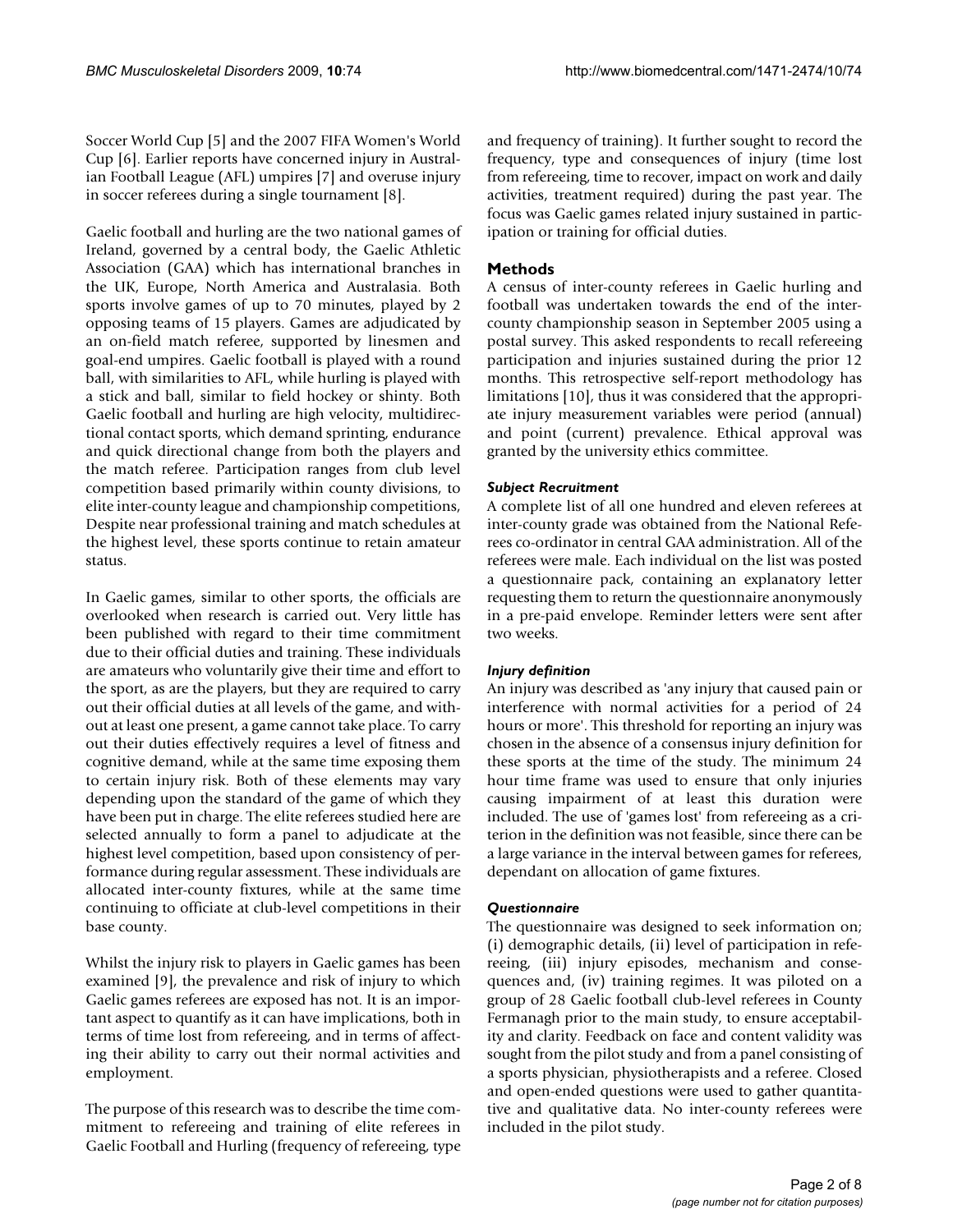## *Statistical analysis*

Data were coded and entered onto Microsoft Excel, SPSS version 12 and VRP Injury Statistics Software for analysis [11]. Results are presented as percentages with 95% confidence intervals, expressed as either a percentage of all respondents, as a percentage of those injured in the past year, or as a percentage of injuries, as appropriate. Responses from open ended questions and other voluntary comments from respondents were transcribed and underwent content analysis for common themes.

# **Results**

## *Demographics and level of refereeing activity*

Eighty-nine inter-county referees out of 111 surveyed responded to the questionnaire, representing an 80% response rate, which was distributed through 29 of the 32 counties of Ireland. Table 1 illustrates age range and level of refereeing activity in the cohort. The mean age was  $42 \pm$ 6 (mean  $\pm$  sd) years, ranging from 28 to 55 years. Forty three (48%) refereed football, 22 (25%) were hurling referees and 24 (27%) refereed both football and hurling. All referees participated in club level games in addition to inter-county duties and most referees (69%, 95% CI 60 to 76%) reported that they officiated 3–4 times each week, with a further 9% officiating 5 or more times weekly. Given the seasonal variation in refereeing frequency, a second question sought the number of games refereed in the preceding 4 weeks, where it was seen that 18% had officiated at 4 or more games per week. It was notable that 86% (95% CI 70 to 94%) and 88% (95% CI 73 to 95%) of those in the hurling and dual categories respectively, refereed more than twice per week, by comparison with 67% (95% CI 55 to 78%) of the football referees.

# *Training type and frequency*

When questioned about their training habits, 30% (95% CI 23 to 39%, n = 27) of all referees reported that they followed a specific prescribed fitness training programme at the time and 17% (95% CI 11 to 24%, n = 15) reported that they had a structured programme which was selfdevised. The remainder had a more eclectic approach to training. Nine percent (95% CI 5 to 15%,  $n = 8$ ) stated that they got their programme from a health centre/gym, 1% (95% CI, 0.3 to 5%, n = 1) from his local GAA club and 3% (95% CI, 1 to 8%,  $n = 3$ ) reported that they got theirs from sources such as peers, physiotherapists and

**Table 1: Demographic characteristics and refereeing activity in Gaelic games referees**

|                                |          | Total<br>$n = 89$ |                    | Football<br>$n = 43$ |                | <b>Hurling</b><br>$n = 22$ |          | <b>Dual Football and Hurling</b><br>$n = 24$ |  |
|--------------------------------|----------|-------------------|--------------------|----------------------|----------------|----------------------------|----------|----------------------------------------------|--|
|                                | n (%)    | 95% CI            | n(%)               | 95% CI               | n (%)          | 95% CI                     | n (%)    | 95% CI                                       |  |
| Age range                      |          |                   |                    |                      |                |                            |          |                                              |  |
| $\leq 0$ years                 | 9(10)    | 6 to 17           | 3(7)               | $3$ to 16            | 2(9)           | 3 to 24                    | 3(13)    | 5 to 28                                      |  |
| $31-35$ years                  | 8(9)     | 5 to 15           | 3(7)               | 3 to 16              | 2(9)           | 3 to 24                    | 4(17)    | 8 to 32                                      |  |
| 36-40 years                    | 16(18)   | 12 to 26          | 10(23)             | 14 to 35             | 3(14)          | 6 to 30                    | 3(13)    | 5 to 28                                      |  |
| $41-45$ years                  | 29(33)   | $25$ to $41$      | 17(40)             | 28 to 52             | 4(18)          | 8 to 35                    | 8(33)    | 20 to 50                                     |  |
| $46 - 50$ years                | 24(27)   | 20 to 35          | 9(21)              | 13 to 33             | 11(50)         | 33 to 67                   | 4(17)    | 8 to 32                                      |  |
| $> 50$ years                   | 3(3)     | $1$ to $8$        | $\vert$ (2)        | 0.3 to 5             |                |                            | 2(8)     | 3 to 22                                      |  |
| Refereeing participation*      |          |                   |                    |                      |                |                            |          |                                              |  |
| Club games                     | 89 (100) | 97 to 100         | 43 (100)           | 94 to 100            | 22 (100)       | 89 to 100                  | 24 (100) | 90 to 100                                    |  |
| College games                  | 64 (72)  | 64 to 79          | 32(74)             | 62 to 84             | 15(68)         | 51 to 82                   | 17(71)   | 54 to 83                                     |  |
| Schools games                  | 59 (66)  | 58 to 74          | 26(60)             | 48 to 72             | 14(64)         | 46 to 78                   | 19 (79)  | 63 to 90                                     |  |
| Ladies games                   | 26 (29)  | 22 to 38          | 13(30)             | 20 to 43             | 5(23)          | 12 to 40                   | 6(25)    | 14 to 42                                     |  |
| Other                          | 6(7)     | $4$ to 13         | $\vert$ (2)        | $0.3$ to $5$         | 2(9)           | 3 to 24                    | 5(21)    | $II$ to 37                                   |  |
| <b>Frequency of refereeing</b> |          |                   |                    |                      |                |                            |          |                                              |  |
| I-2 times/week                 | 20(23)   | $16$ to $31$      | 14(33)             | 22 to 45             | 3(14)          | 6 to 30                    | 3(13)    | 5 to 28                                      |  |
| 3-4 times/week                 | 61(69)   | 60 to 76          | 26(60)             | 48 to 72             | 18(82)         | 65 to 92                   | 16(67)   | 50 to 80                                     |  |
| 5-6 times/week                 | 8(9)     | 5 to 15           | 3(7)               | 3 to 16              | $\mid$ (4)     | 10 to 18                   | 5(21)    | $II$ to 37                                   |  |
| Refereeing in past 4 weeks     |          |                   |                    |                      |                |                            |          |                                              |  |
| 0 games                        | 4(5)     | $2$ to $10$       | $\vert$ (2)        | $0.3$ to $5$         | 3(14)          | 6 to 30                    |          |                                              |  |
| $I-4$ games                    | 25 (28)  | 21 to 37          | 14(33)             | 22 to 45             | 5(23)          | 12 to 40                   | 5(21)    | $II$ to 37                                   |  |
| 5-8 games                      | 29(33)   | 25 to 41          | 13(30)             | 20 to 43             | 9(41)          | 26 to 58                   | 8(33)    | 20 to 50                                     |  |
| $9 - 12$ games                 | 14(16)   | 10 to 23          | 7(16)              | 9 to 28              | 3(14)          | 6 to 30                    | 4(17)    | 8 to 32                                      |  |
| 13-16 games                    | 11(12)   | 8 to 19           | 5(12)              | 6 to 22              | 2(9)           | 3 to 24                    | 4(17)    | 8 to 32                                      |  |
| 17-20 games                    | 3(3)     | $ $ to $8$        | 2(5)               | $2$ to $13$          | $\blacksquare$ |                            | 1(4)     | $ $ to $ 7$                                  |  |
| $21-24$ games                  | 3(3)     | $ $ to 8          | $\left( 2 \right)$ | $0.3$ to $5$         | $\blacksquare$ | $\blacksquare$             | 2(8)     | 3 to 22                                      |  |

\*Varying degree of referee participation, percentages do not total 100% All percentages rounded to whole number.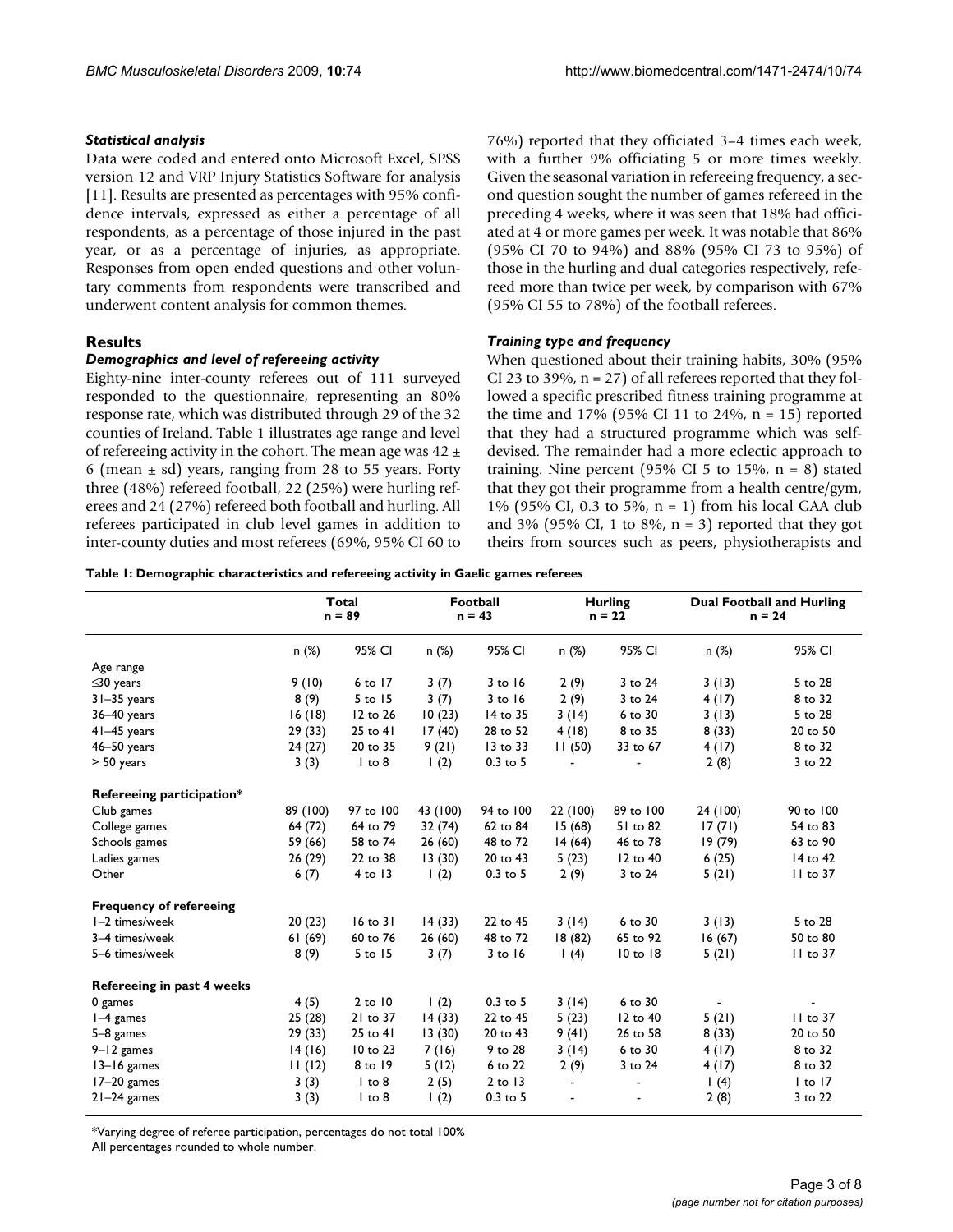official GAA resources. Three percent (95% CI 1 to 8%) (n = 3) stated that they train once per week or less, 62% (95% CI 53 to 70%) ( $n = 55$ ) said they train 2-3 times, 28% (95% CI 21 to 37%) ( $n = 25$ ) reported 4-5 times and 7% (95% CI 4 to 13%) ( $n = 6$ ) stated that they train 6–7 times per week during the GAA season.

As part of their aerobic training sessions, 98% (95% CI 93 to 99%) ( $n = 87$ ) of all referees reported that they run, while 29% (95% CI 22 to 38%) (n = 26) cycle, 15% (95% CI 10 to 22%) ( $n = 13$ ) swim and 10% (95% CI 6 to 17%)  $(n = 9)$  use rowing as a training method. Other methods of aerobic training included skipping, and using a cross trainer. Eighty four percent (95% CI 77 to 90%) ( $n = 75$ ) of referees indicated that they undertake speed and sprint training and 23% (95% CI 16 to 31%) (n = 20) incorporate a strength programme with weights into their training regimes.

# *Prevalence of Injury*

## *Current Gaelic games-related injury*

Twelve of the 89 referees reported that they were currently injured and all of these injuries were associated with Gaelic games refereeing or training related to refereeing, giving an overall point prevalence of 14% (95% CI 9 to 21%). The injuries sustained included knee ligament sprain (n = 4), achilles strain (n = 2), calf strain (n = 1), ankle sprain  $(n = 1)$ , shin splints  $(n = 1)$ , groin strain  $(n = 1)$ 1) and rib fracture ( $n = 1$ ). The injuries were incurred by 4 football referees (9% point prevalence, 95% CI 4 to 19%), 7 hurling referees (32% point prevalence, 95% CI 18 to 49%) and 1 individual who was a dual referee (4% point prevalence, 95% CI 1 to 17%). Five referees (6% of all referees, 95% CI 3 to 11%) were currently unable to participate in refereeing due to injury.

# *Annual injury prevalence and mechanism*

Fifty-four referees indicated that they had been injured in the last 12 months, representing 61% (95% CI 52 to 69%) of the total respondents. Eight percent of referees  $(n = 4)$ incurred injuries at work, home or in other activities, with the remaining 50 referees having sport-related injuries. Of these, four sustained injury while participating themselves in recreational or competitive sport, leaving 46 referees with Gaelic games injury associated with official duties. Further injury analysis was confined to these 46 referees who suffered injury related to official duties, referred to here as 'Gaelic games injury'. Twenty five were football referees, 11 were hurling referees and 10 were dual referees, giving annual prevalence of 52% (95% CI 43 to 60%) for the total group, 58% (95% CI 46 to 70%) for football, 50% (95% CI 33 to 67%) for hurling and 42% (95% CI 27 to 58%) for dual referee groups. Table 2 illustrates prevalence data and injury details. Two of the 46 (4%, 95% CI 1 to 12%) referees reported receiving a Gaelic games injury to more that one body area, thus 48 injuries were sustained. The majority of injuries  $(60\%, n = 29)$ related to refereeing match play, while  $33\%$  (n = 16) of injuries occurred in training. A further 2 injuries occurred while participating in linesman duties and 1 more during fitness assessment for refereeing. Four (8%) of the Gaelic games injuries related to external force or physical contact while refereeing. Two were sustained through collision with a player, another though being struck by a football, and one related to rib fracture after being struck by a camán (the stick used in hurling), which resulted in pneumothorax. The predominant mechanism of injury was running or sprinting  $(56\%, n = 27)$  and  $13\%$   $(n = 6)$  were reported to be overuse injuries. Twelve of the injuries were described as a recurrence of a previous injury (25%, 95% CI 16 to 36%).

# *Location of Gaelic games related injury*

The most common body region injured was the lower limb  $(n = 40)$  accounting for 83% of Gaelic games injuries. This translated to an annual prevalence of 45% (95% CI 37 to 54%) for lower extremity injury in the entire cohort. The most prevalent injuries were hamstring strain  $(n = 12, 25\% \text{ of injuries})$  and calf strain  $(n = 9, 19\% \text{ of}$ injuries). It was interesting to note that there were 2 injuries to the head and neck and 2 to the ribs, but no upper limb injuries were reported (table 2).

#### *Impact and severity of injury*

Impact and severity of injury was assessed by questions relating to the effect of the injury on ability to referee, train and work as well as limitations experienced in a range of activities of daily living and reported time for the injury to resolve. Twenty eight referees, 31% of the entire group (95% CI 24 to 40%) reported that their Gaelic games injury had been severe enough to prevent them from refereeing. The median time lost from participation in refereeing was 3 weeks, but this ranged widely from 1 to 32 weeks. Thirty nine referees (44% of entire cohort, 95% CI 36 to 53%) indicated that the injury limited their match participation or training regime (table 3). When the injured referees were questioned about whether or not their Gaelic games injury had any impact on their ability to carry out normal activities of daily living, 8 (17%, 95% CI 10 to 28%) reported that their ability to work had been affected, 7 (15%, 95% CI 9 to 26%) stated that ability to drive had been impaired, 20 (44%, 95% CI 32 to 56%) reported that walking was affected, 15 (33%, 95% CI 23 to 45%) said they had problems ascending and descending stairs and 6 (13%, 95% CI 7 to 23%) said they had experienced difficulty in sleeping (table 3).

Twelve referees had current ongoing Gaelic games injuries, and for the remaining 34 injured in the past year, there was great variation in the length of time reported for their injuries to resolve ranging from 1 to 24 weeks. The most common recovery period was 3 to 4 weeks with 28%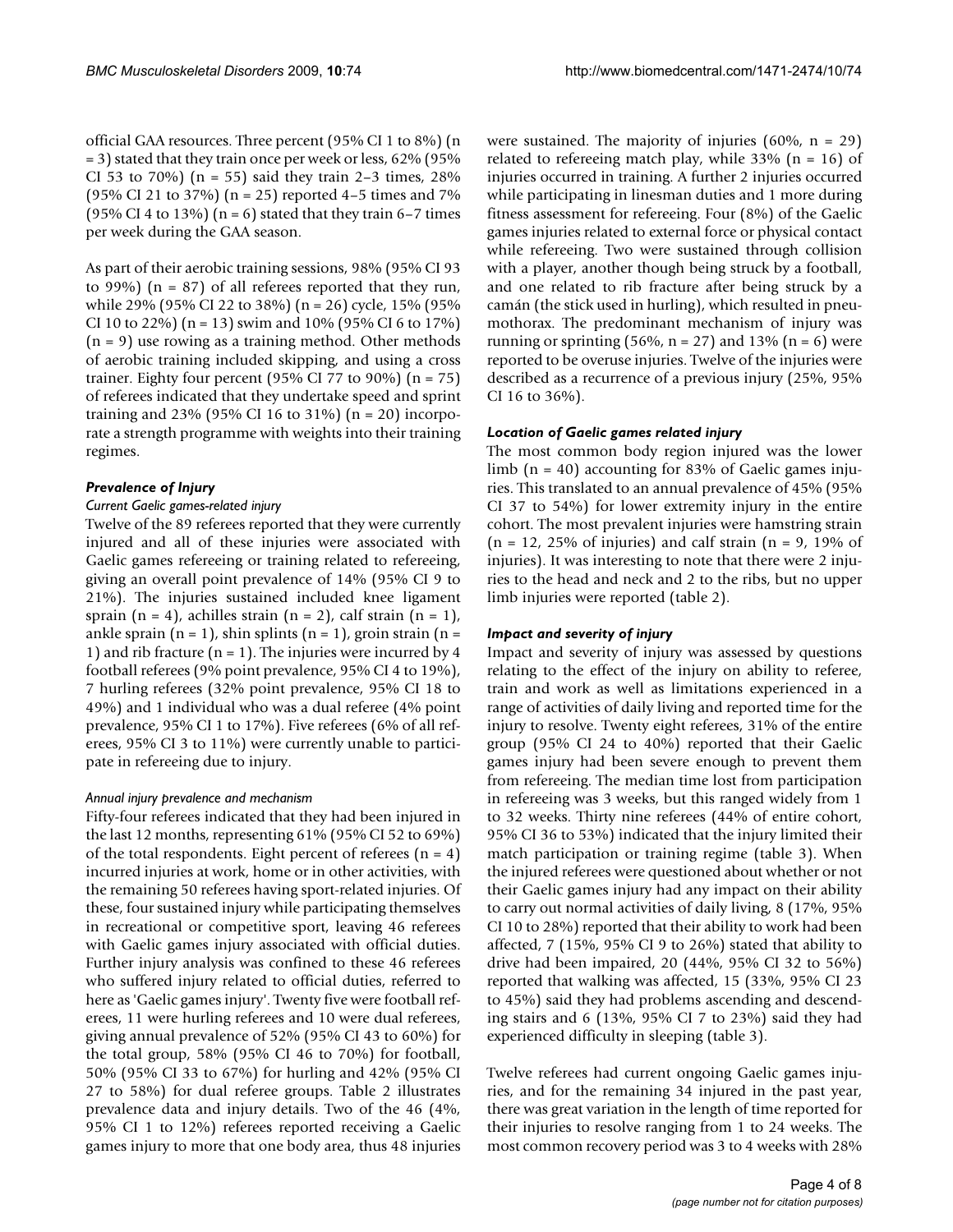#### **Table 2: Injury prevalence, context and mechanism in Gaelic games referees**

|                                                           | <b>Total</b> |             | Football         |                          | <b>Hurling</b>           |                          | <b>Dual Football &amp; Hurling</b> |                          |
|-----------------------------------------------------------|--------------|-------------|------------------|--------------------------|--------------------------|--------------------------|------------------------------------|--------------------------|
|                                                           | $n(\%)$      | 95% CI      | $n(\%)$          | 95% CI                   | $n(\%)$                  | 95% CI                   | $n(\%)$                            | 95% CI                   |
|                                                           | $n = 89$     |             | $n = 43$         |                          | $n = 22$                 |                          | $n = 24$                           |                          |
| Number of referees injured                                |              |             |                  |                          |                          |                          |                                    |                          |
| Current gaelic games injury                               | 12(14)       | $9$ to $21$ | 4(9)             | $4$ to 19                | 7(32)                    | 18 to 49                 | $\vert$ (4)                        | $ $ to $ 7$              |
| Any injury in past year                                   | 54 (61)      | 52 to 69    | 30(70)           | 57 to 80                 | 11(50)                   | 33 to 67                 | 13(54)                             | 38 to 70                 |
| Sports injury in past year                                | 50 (56)      | 47 to 65    | 27(63)           | 50 to 74                 | 11(50)                   | 33 to 67                 | 12(50)                             | 34 to 66                 |
| Gaelic games-related injury in past year*                 | 46 (52)      | 43 to 60    | 25(58)           | 46 to 70                 | 11(50)                   | 33 to 67                 | 10(42)                             | 27 to 58                 |
| Context of gaelic games injury ( $n = 48$ injuries)<br>** |              | $n = 48$    |                  | $n = 26$                 | $n = 11$                 |                          | $n = 11$                           |                          |
| Refereeing                                                | 29(60)       | 49 to 71    | 16(62)           | 45 to 76                 | 6(55)                    | 31 to 76                 | 7(64)                              | 39 to 83                 |
| Training related to refereeing                            | 16(33)       | 23 to 45    | 9(35)            | $21$ to $51$             | 5(45)                    | 24 to 69                 | 2(18)                              | 6 to 43                  |
| Linesman or other official Gaelic games duties            | 3(6)         | 3 to 15     | 1(4)             | $ $ to $ $ 6             | $\overline{a}$           |                          | 2(18)                              | $6$ to 43                |
| Mechanism of Gaelic games injury<br>$(n = 48$ injuries)   | $n = 48$     |             | $n = 26$         |                          | $n = 11$                 |                          | $n = 11$                           |                          |
| Contact with player, ball or stick                        | 4(8)         | $4$ to 17   | 1(4)             | $1$ to $16$              | 1(9)                     | 2 to 32                  | 2(18)                              | $6$ to $43$              |
| Running/Sprinting                                         | 27(56)       | 44 to 67    | 16(62)           | 45 to 76                 | 6(55)                    | 31 to 76                 | 5(45)                              | 24 to 69                 |
| Turning                                                   | 7(15)        | 8 to 25     | 3(12)            | 5 to 26                  | 1(9)                     | 2 to 32                  | 3(27)                              | $11$ to 52               |
| Overuse                                                   | 6(13)        | 7 to 22     | 2(8)             | $3$ to $21$              | 3(27)                    | $11$ to 52               | 1(9)                               | 2 to 32                  |
| Unspecified                                               | 4(8)         | 4 to 17     | 4(15)            | 7 to 30                  | $\overline{\phantom{a}}$ |                          | --                                 |                          |
| Location of Gaelic games injury. ( $n = 48$ injuries)     |              | $n = 48$    | $n = 26$         |                          | $n = 11$                 |                          | $n = 11$                           |                          |
| Hamstring                                                 | 12(25)       | 16 to 37    | 9(35)            | $21$ to $51$             | 2(18)                    | 6 to 43                  | $\vert$ (9)                        | 2 to 32                  |
| Calf                                                      | 9(19)        | $II$ to 30  | 4(15)            | 7 to 30                  | 2(18)                    | 6 to 43                  | 3(27)                              | $II$ to 52               |
| Ankle                                                     | 4(8)         | 4 to 17     | 3(12)            | 5 to 26                  | $\overline{\phantom{a}}$ | $\overline{\phantom{a}}$ | 1(9)                               | 2 to 32                  |
| Knee                                                      | 4(8)         | 4 to 17     | $\overline{a}$   | $\overline{\phantom{a}}$ | 2(18)                    | 6 to 43                  | 2(18)                              | $6$ to $43$              |
| Groin                                                     | 3(6)         | $3$ to $15$ | $\mid$ (4)       | $ $ to $ $ 6             | $\vert$ (9)              | 2 to 32                  | 1(9)                               | 2 to 32                  |
| <b>Achilles</b>                                           | 4(8)         | $4$ to $17$ | 2(8)             | $3$ to $21$              | 2(18)                    | 6 to 43                  | $\overline{\phantom{a}}$           |                          |
| Other lower limb                                          | 4(8)         | 4 to 17     | 2(8)             | $3$ to $21$              | 1(9)                     | 2 to 32                  | (9)                                | 2 to 32                  |
| Back (incl sciatica)                                      | 4(8)         | 4 to 17     | 3(12)            | 5 to 26                  | $\overline{a}$           | $\overline{a}$           | $\left( 9\right)$                  | 2 to 32                  |
| Head/Neck                                                 | 2(4)         | $1$ to $12$ | 1(4)             | $1$ to $16$              | $\overline{\phantom{a}}$ | $\overline{\phantom{a}}$ | 1(9)                               | 2 to 32                  |
| <b>Ribs</b>                                               | 2(4)         | $ $ to $ 2$ | $\mathsf{I}$ (4) | $1$ to $16$              | 1(9)                     | 2 to 32                  |                                    | $\overline{\phantom{a}}$ |

\* Includes injury while engaged in refereeing, training related to refereeing, linesman and fitness test

 $*$ Two referees had more than one injury, total injuries = 48

All percentages rounded to whole number, so totals may not equal 100%

(95% CI 19 to 40%,  $n = 13$ ) of those with Gaelic games injury in the last 12 months reporting this duration.

#### *Method of Treatment*

Of the 46 referees who sustained a Gaelic games injury in the last 12 months 40 (87%, 95% CI 77 to 93%) consulted a physiotherapist. Four had consulted a doctor for their injury (9%, 95% CI 4 to 18%), and 3 had undergone surgical procedures as a result of injury (7%, 95% CI 3 to 15%). Other treatments methods included medications, injections, oxygen treatment, prescription of orthotics, laser treatment, rest and treatment by a chiropractor. The frequency and financial cost of treatment was not quantified.

## **Discussion**

The major findings of this study were the amount of refereeing and training that was carried out by elite referees illustrating the professional level of commitment of these individuals to an amateur game, and secondly, the significant Gaelic games related injury burden experienced by this group where the annual prevalence of injury was 58% for football, 52% for hurling and 42% for dual referees.

The year prevalence reported here is somewhat greater than that seen by Bizzini et al. who reported a 40% career (lifetime) prevalence of injury and a 60–63% career prevalence of musculoskeletal complaints in male soccer referees and assistant referees selected for the 2006 FIFA World Cup [5]. The same authors found that career prevalence of injury was 47% and 50% respectively in female FIFA soccer referees and assistant referees [6]. Injury was defined for the soccer referees in accordance with the consensus statement on soccer injury [12] as 'any physical complaint resulting from football match or football training, irrespective of need for medical attention or time loss from football activities'. Thus the higher prevalence found in male Gaelic referees cannot be ascribed to a less strin-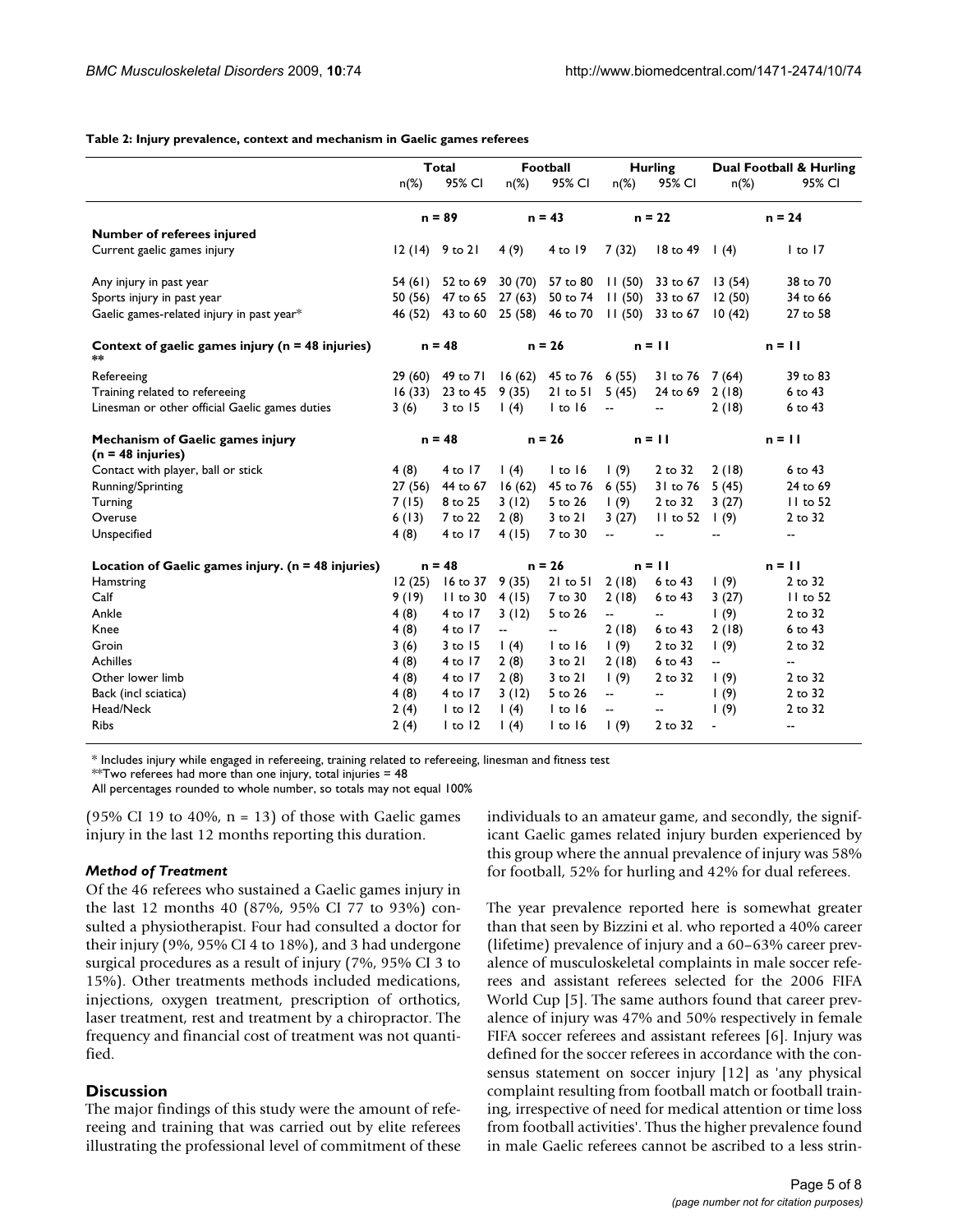|                                                                                           | <b>Number of referees</b> | % of referees with Gaelic games<br>injury ( $n = 46$ ) | % of all referees $(n = 89)$ |
|-------------------------------------------------------------------------------------------|---------------------------|--------------------------------------------------------|------------------------------|
|                                                                                           | n                         | % (95% CI)                                             | % (95% CI)                   |
| Number of referees where injury prevented<br>match participation                          | 28                        | 61 (49 to 72)                                          | 31 (24 to 40)                |
| Number of referees experiencing limitation in<br>matches or training                      | 39                        | 85 (74 to 92)                                          | 44 (36 to 53)                |
| Number of weeks refereeing or training<br>limited due to Gaelic games injury ( $n = 39$ ) |                           |                                                        |                              |
|                                                                                           | 3                         | $7(3 \text{ to } 15)$                                  | 3(1 to 8)                    |
| $2 - 4$                                                                                   | 23                        | 50 (38 to 62)                                          | 26 (19 to 34)                |
| $5 - 8$                                                                                   | 7                         | 15 (9 to 26)                                           | $8(4 \text{ to } 14)$        |
| $9 - 12$                                                                                  | 3                         | 7(3 to 15)                                             | 3(1 to 8)                    |
| $13 - 16$                                                                                 | 2                         | $4$ (1 to 12)                                          | 2(1 to 7)                    |
| $17 +$                                                                                    |                           | $2(0.5 \text{ to } 9)$                                 | $1(0.3 \text{ to } 5)$       |
| Impairment of activity*                                                                   |                           |                                                        |                              |
| Work                                                                                      | 8                         | 17 (10 to 28)                                          | $10(6 \text{ to } 17)$       |
| Driving                                                                                   | 7                         | 15(9 to 26)                                            | $8(4 \text{ to } 14)$        |
| Walking                                                                                   | 20                        | 44 (32 to 56)                                          | 23 (16 to 31)                |
| Stairs                                                                                    | 15                        | 33 (23 to 45)                                          | $17$ (11 to 24)              |
| Sleeping                                                                                  | 6                         | 13 (7 to 23)                                           | 7(4 to 13)                   |

#### **Table 3: Consequences of injury in Gaelic games referees**

\*Multiple effects of injury on activity, percentages do not total 100%

gent injury definition, although injuries occurring during linesman duties and participation in fitness testing were also included in the Gaelic games injury classification used here. The need for a standard definition for injury in Gaelic games is however clear. This should reflect recent published consensus statements in other sports to facilitate comparison of injury statistics between codes.

Given the relationship between ageing, growing lifetime prevalence and susceptibility to chronic or recurrent injury, the latter accounting for 25% injury in these Gaelic games referees, one explanation for the high prevalence noted here may relate to the broad age range of the group (mean age 42 years, range 28 to 55 years). While mean age in male FIFA soccer referees was similar at 41 years, the upper age limit was 10 years younger at 45 years [5] and the female FIFA referees had a mean age of 35 years [6]. The soccer groups studied by Fauno et al. also had lower mean ages (35.3 and 36.5 years) albeit a wide distribution (17 to 65 years) [8].

In Gaelic games, comparison with player data is also limited by differences in injury definition, methodology and duration of data recording, but player reports show a higher incidence rate of injury per individual, 1.72 to 2.2 injuries per player over a season [9,13,14]. The retrospective nature of this study did not allow incidence to be accurately measured, but with 48 injuries in 89 referees, it is clear that the rate (0.54) is far less than one injury per referee over the 12 month period. This compares poorly with the lower injury rate recorded over an entire AFL season by Brukner et al. with 13 injuries in 50 umpires (0.26) [7]. It is not surprising to see fewer injuries per individual in the referee cohort by comparison with players, since they generally do not sustain the same contact forces as the players during match play and do not engage in kicking or high velocity fielding and landing activities. This was further reflected in the absence of hand and upper limb injuries in the referees, injury patterns which are commonly seen in Gaelic footballers and hurlers.

The high frequency of refereeing reflected participation by all of these Gaelic games referees in club as well as elite level duties, a trend that may not be experienced by professional referees in other sports [5,6]. The Gaelic games referees are therefore engaged in greater match play with associated greater injury risk exposure. For Gaelic games referees, mid week club games are common during competition season, while the elite inter-county fixtures are predominantly at weekends, so it is entirely feasible that an individual referee could officiate 5–6 times per week as reported by 9% of the referees surveyed. It emerged that the hurling and dual referees reported particularly high refereeing demands, with 86% of hurling and 88% of dual referees officiating at more than 3 games per week, by comparison with 67% of football referees, possibly reflecting the smaller pool available for hurling. The most common frequency of participation however was 3–4 games per week. Given that a median duration of 3 weeks was reported for one injury to prevent participation in ref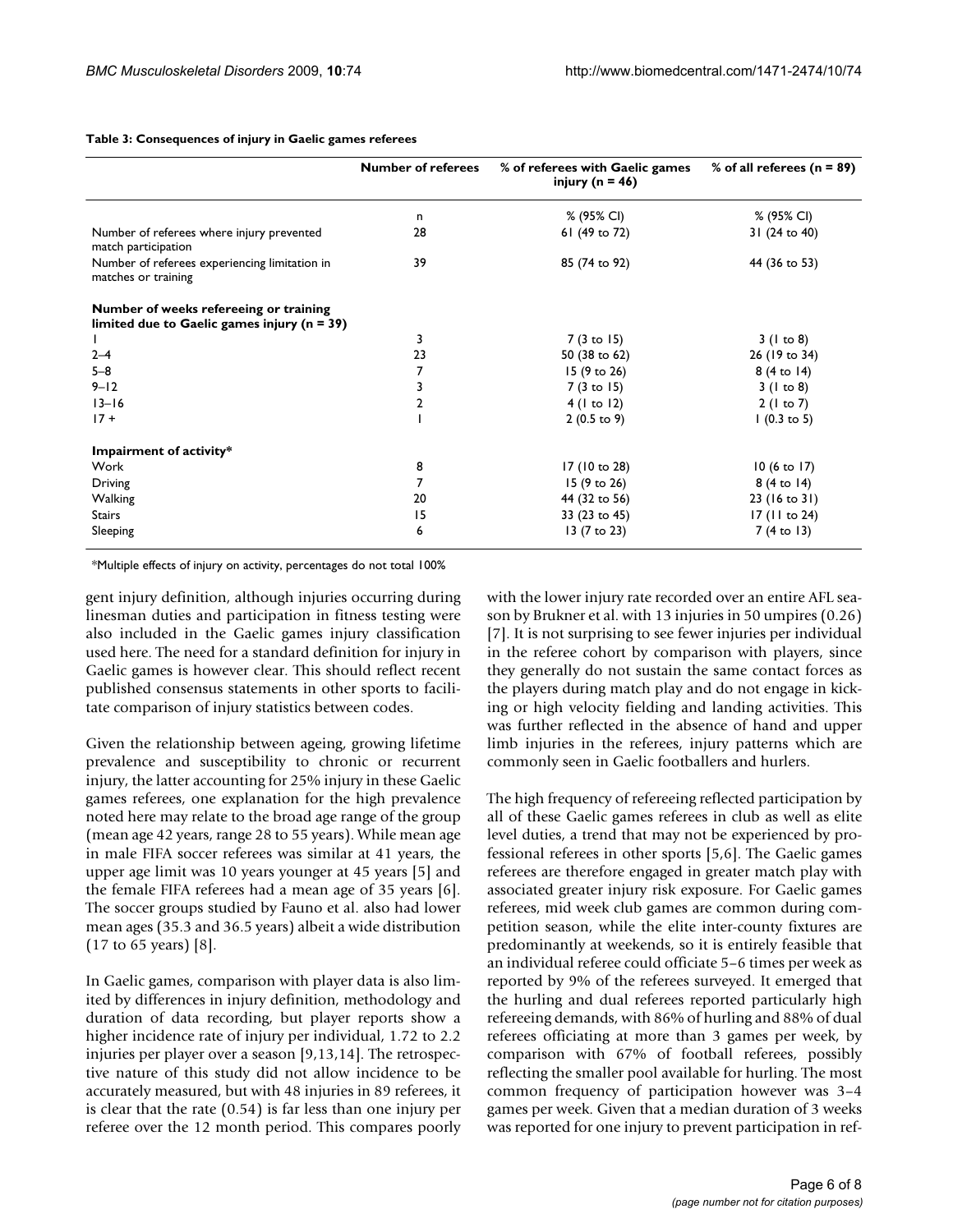ereeing, it can be extrapolated that should an injury be severe enough to prevent partaking in refereeing duties, a new official has to be found for a minimum of 9 additional games. This time loss from refereeing is in keeping with the findings of Brukner et al. in AFL umpires where an average of 4 weeks absence from games resulted from each injury [7]. Similarly Bizzini et al. found that the most commonly reported absence due to injury was 2–4 weeks in the FIFA male and female soccer referees [5,6]. With 31% (95% CI 24 to 40%) of all Gaelic games referees having such an injury in the past 12 months, the significant impact of referee injury on the organisation of fixtures and allocation of officials can be appreciated. This scenario may, however, under-state the problem as 9% of referees reported that they officiated at 5–6 games on average each week during the season and 18% had refereed more than 12 games in the preceding 4 weeks. Furthermore, the results do not take account of any possible engagement by the referees in linesman, umpire or substitute referee duties which would also be impacted upon following injury.

In common with Gaelic Football players, lower limb injuries were most prevalent, accounting for 83% of Gaelic games injuries in referees ( $n = 40$ ). This represents a greater proportion of injury than the 69–71% previously reported in Gaelic football players [9,13,14], a trend which may be partly explained by the absence of upper limb injuries in this referee cohort. Similar findings were reported in the previous referee studies where lower limb injury predominated, 85%; (11/13) in AFL umpires, 95% (54/57) in female FIFA referees and 100%, (58/58) in male FIFA referees, while 88% (340/386) soccer referees reported lower extremity soreness in the 1989 study by Fauno et al [8]. The prevalence of lower limb injury translated to 45% (95% CI 37 to 54%) of all Gaelic games referees having a leg injury in the preceding 12 months. It was notable that 10% of the Gaelic refereeing injuries were however sustained to the head, face and ribs, a distribution not seen in the other referee groups [5-7]. Hamstring strains were the most common injury found here (25% of all injuries). This reflects the situation in retrospectively recalled injury for both male (24% injuries) and female (24.5% injuries) FIFA soccer referees [5,6], and also in Gaelic football players as previously reported by Newell et al. [13], where 22% of all incident injuries were to the hamstrings. Calf strains were the second most prevalent injury in the Gaelic games referees (19%), similar to the male (21%) and female (17%) FIFA referees [5,6].

On a personal level, the severity of injury was apparent, with 44% of injured referees having difficulties walking, 33% being limited climbing or descending stairs, 17% reporting interference with ability to work and 13% experiencing impaired sleep due to injury. Eighty seven percent of injured referees consulted a physiotherapist, 9% had a medical consultation and 7% had undergone surgery for their injury. Neither consideration of the costs of treatment nor work loss were within the scope of this survey, but it is clear that there are potential economic consequences of referring injury in Gaelic games and these may warrant further investigation.

One other factor worth noting is the training commitment and exposure of the Gaelic games referees. Frequency of training was recorded here, but precise hours training were not ascertained, limiting direct comparison with FIFA soccer referees where average training durations were in excess of 7 hours per week [5,6]. However, given that 28% (95% CI 21 to 37%) (n = 25) trained 4–5 times and 7% (95% CI 4 to 13%) (n = 6) trained 6–7 times per week during the GAA season, it is likely that some of these Gaelic games referees demonstrated comparable training durations to the elite soccer referees. There was an emphasis on endurance aerobic activities and sprint training in the cohort with only 22% incorporating a strength training component. Combined with the high number of matches this represents a significant exposure to potential injury situations. Sixteen percent of injuries were reported to be due to overuse mechanisms and the relationship between age, exposure, training methods and injury warrants further investigation. It must be acknowledged that data collected here regarding match and training exposure was limited due to the use of average ranges for officiating at games and the focus on frequency of different training components rather than duration of training per week. Caution was therefore exercised in making inferences from the current data and future research should consider a prospective design to record match play and training exposure.

The findings must also be interpreted in the light of possible recall bias, omissions and errors with a retrospective survey methodology. While an 80% response rate may be considered good, injury detail from the other 20% is lacking. Ideally, a prospective study which accurately captures detailed injury data for all referees, with incidence expressed per 1000 hours of exposure to match play and training is required. Validation of injury diagnosis by suitably qualified personnel would strengthen the data accuracy, while the inclusion of a wider referee cohort would provide a more comprehensive picture and allow subgroup comparisons to be made on the basis of level of refereeing, training and age. From this, strategies to guide injury reduction could be developed. These might include approaches such as modification of training schedules, targeted rehabilitation for common recurrent injuries, fitness assessment prior to return to refereeing from injury and use of protective or shock absorbing equipment as appropriate.